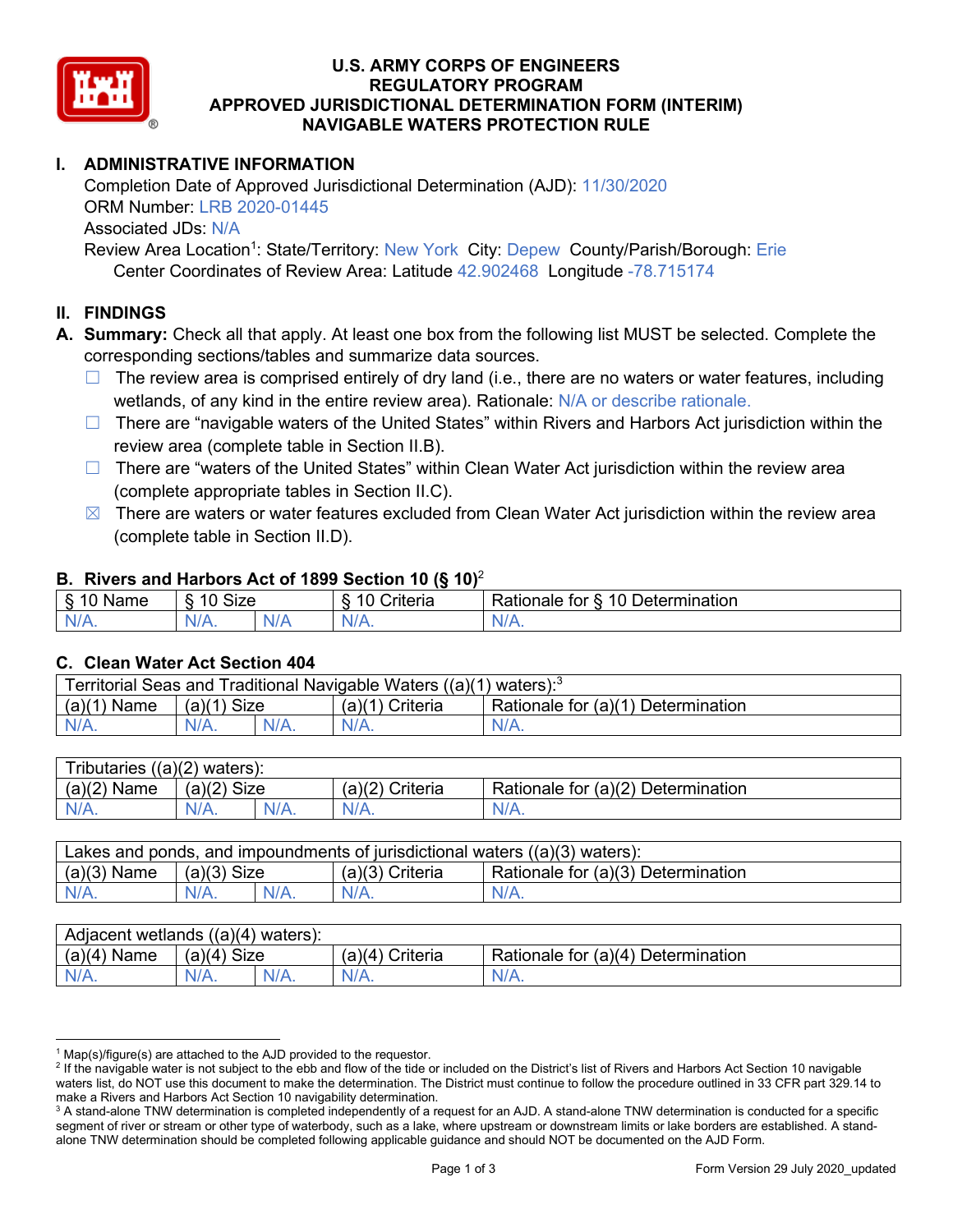

## **U.S. ARMY CORPS OF ENGINEERS REGULATORY PROGRAM APPROVED JURISDICTIONAL DETERMINATION FORM (INTERIM) NAVIGABLE WATERS PROTECTION RULE**

## **D. Excluded Waters or Features**

| Excluded waters $((b)(1) - (b)(12))$ : <sup>4</sup> |                       |                  |                                    |                                                                                                                                                                                                                                                                                                                                                                                                                                                                                                                                                                                                                                                                                                                                                                                                                                                                                                    |
|-----------------------------------------------------|-----------------------|------------------|------------------------------------|----------------------------------------------------------------------------------------------------------------------------------------------------------------------------------------------------------------------------------------------------------------------------------------------------------------------------------------------------------------------------------------------------------------------------------------------------------------------------------------------------------------------------------------------------------------------------------------------------------------------------------------------------------------------------------------------------------------------------------------------------------------------------------------------------------------------------------------------------------------------------------------------------|
| <b>Exclusion Name</b>                               | <b>Exclusion Size</b> |                  | Exclusion <sup>5</sup>             | <b>Rationale for Exclusion Determination</b>                                                                                                                                                                                                                                                                                                                                                                                                                                                                                                                                                                                                                                                                                                                                                                                                                                                       |
| <b>Wetland 1</b>                                    | 0.03                  | $\text{acre}(s)$ | $(b)(1)$ Non-<br>adjacent wetland. | Onsite observations indicate that Wetland 1 is a<br>non-adjacent b(1) water. This wetland does not<br>meet any of the four criteria that would make an<br>(a)(4) adjacent water subject to jurisdiction under<br>Section 404 of the Clean Water Act. This<br>wetland was circumnavigated during the site<br>visit. It was observed to be a physically isolated<br>wetland with no surface water connection to any<br>$a(1-3)$ water. The nearest $a(1-3)$ water is Cayuga<br>Creek (an a(2) tributary), which is located<br>approximately 600 feet to the southwest and<br>approximately 30 feet downslope from Wetland<br>1. Wetland 1 is not located within the 100-year<br>FEMA flood zone which further evidences that<br>water from Cayuga Creek would not inundate<br>Wetland 1 at least once in a typical year. Thus, it<br>has been determined that Wetland 1 is a b(1)<br>excluded water. |

## **III. SUPPORTING INFORMATION**

**A. Select/enter all resources** that were used to aid in this determination and attach data/maps to this document and/or references/citations in the administrative record, as appropriate.

 $\boxtimes$  Information submitted by, or on behalf of, the applicant/consultant: Wetlands and Stream Delineation Report, 4393 Broadway Solar, prepared for National Energy Development, LLC, prepared by LaBella Associates, D.P.C.

This information is sufficient for purposes of this AJD. Rationale: N/A.

- $\Box$  Data sheets prepared by the Corps: Title(s) and/or date(s).
- $\Box$  Photographs: Select. Title(s) and/or date(s).
- $\boxtimes$  Corps site visit(s) conducted on: November 18, 2020
- $\Box$  Previous Jurisdictional Determinations (AJDs or PJDs): Title(s) and/or date(s).
- ☐ Antecedent Precipitation Tool: *provide detailed discussion in Section III.B*.
- □ USDA NRCS Soil Survey: Title(s) and/or date(s).
- $\Box$  USFWS NWI maps: Title(s) and/or date(s).
- ☒ USGS topographic maps: Lancaster, NY 7.5 min

#### **Other data sources used to aid in this determination:**

| -<br>Data<br>Source<br>(select | and/or date<br>mation<br>, other relevant<br>and<br><b>Inform</b><br>Name |
|--------------------------------|---------------------------------------------------------------------------|
| ces                            | $N/A$ .                                                                   |

<sup>4</sup> Some excluded waters, such as (b)(2) and (b)(4), may not be specifically identified on the AJD form unless a requestor specifically asks a Corps district to do so. Corps districts may, in case-by-case instances, choose to identify some or all of these waters within the review area.

 $5$  Because of the broad nature of the (b)(1) exclusion and in an effort to collect data on specific types of waters that would be covered by the (b)(1) exclusion, four sub-categories of (b)(1) exclusions were administratively created for the purposes of the AJD Form. These four sub-categories are not new exclusions, but are simply administrative distinctions and remain (b)(1) exclusions as defined by the NWPR.